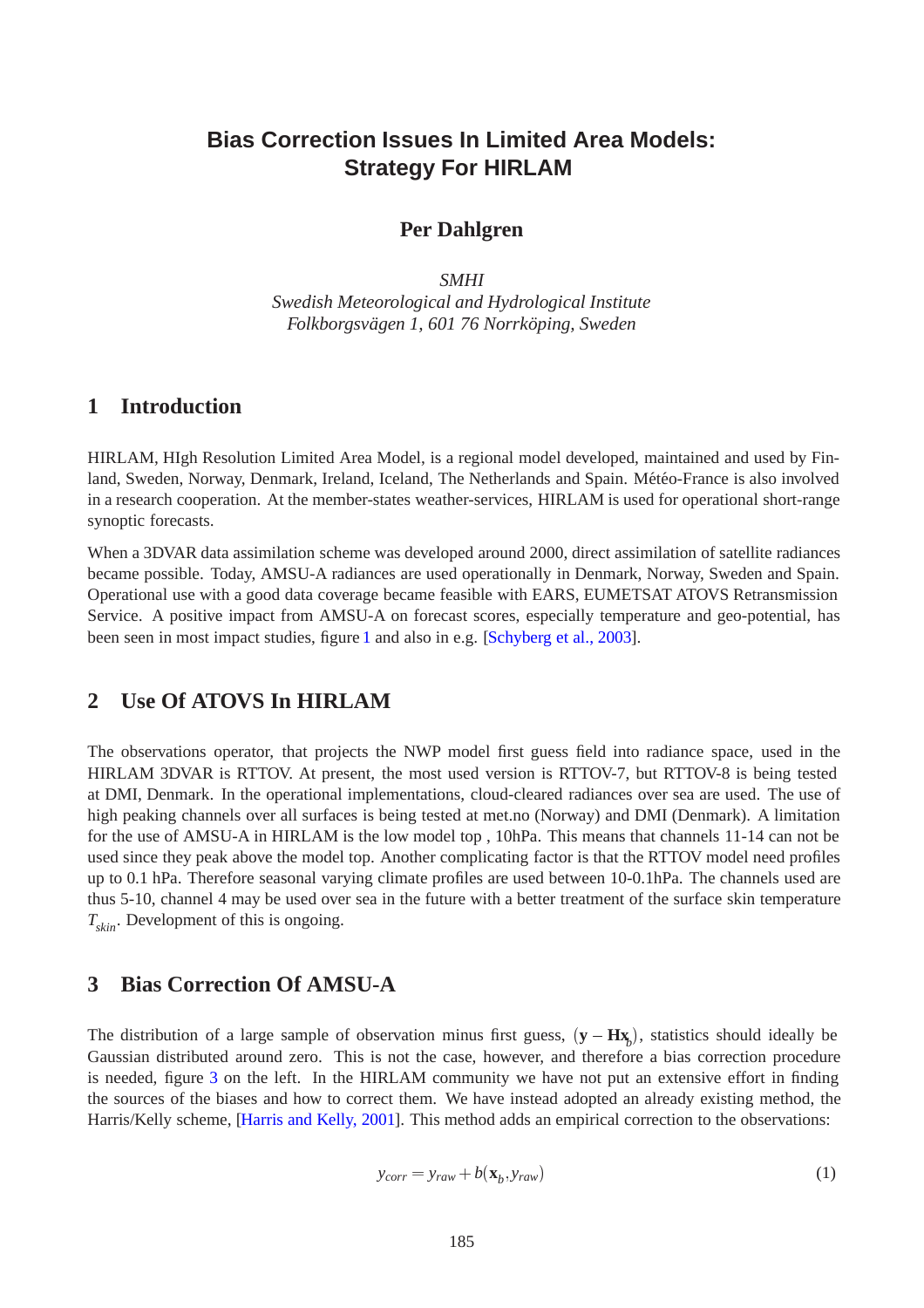

<span id="page-1-0"></span>*Figure 1: Verification scores from DMI, Denmark, Nov 2003. WiA means that AMSU-A from NOAA15 and 16 has been used. The left plot shows RMSE and also the bias. The middle and right plot show the difference in RMSE between NoA and WiA. Since those curves are negative, NoA (No AMSU used) has a larger RMSE. From [\[Amstrup, 2004\]](#page-5-2)*

Where b is given by a regression formula:

$$
b(\mathbf{x}_b, y_{raw}) = \sum_{j=1}^{N} c_j P_j(\mathbf{x}_b, y_{raw})
$$
 (2)

 $c_j$  are regression coefficients determined from a reference dataset.  $P_j$  are a set of predictor variables. In the present implementation these variables are, [\[Schyberg et al., 2003\]](#page-5-0):

- 1. Constant shift
- 2. Mean temperature between 1000hPa and 300hPa
- 3. Mean temperature between 200 hPa and 50hPa
- 4. Surface temperature
- 5. Integrated water vapor
- 6. Square of the observation scan angle
- 7. The observation scan angle (with sign)

As mentioned, the correction is applied to the observation even though it also corrects for biases originating from the radiative transfer model **H**. The number of predictors has lately been questioned. In the future it may be important to revise the number of predictors that we use. For example, when testing AMSU-B (a humidity sounder) at SMHI, predictors 4 and 5 were not used. In Denmark, when testing AMSU-A over ice and land, predictors 4 and 5 were also removed.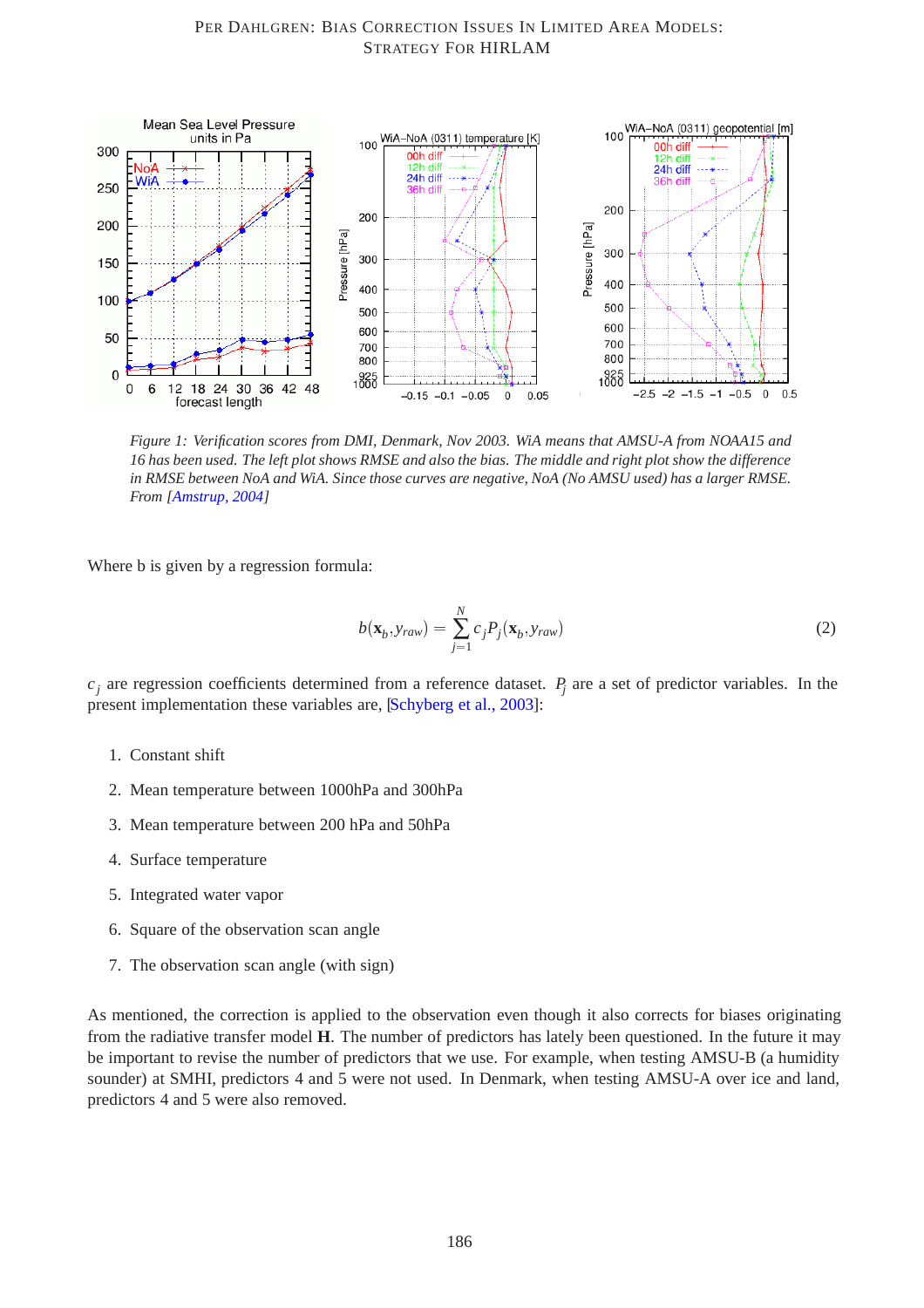#### PER DAHLGREN: BIAS CORRECTION ISSUES IN LIMITED AREA MODELS: STRATEGY FOR HIRLAM

|               | Period                 | Number of observations in dataset   Latitude bands |                           |
|---------------|------------------------|----------------------------------------------------|---------------------------|
| Sweden        | Jan-June 2004          | 500,000                                            | $00-60N, 60-90N$          |
|               | Denmark   Jan-May 2005 | 1.000.000                                          | $00-45N$ , 45-60N, 60-90N |
| <b>Norway</b> | Nov 2003 - Feb 2004    | 300.000                                            | 25-65N, 65-90N            |

<span id="page-2-0"></span>*Table 1: Examples of how the reference data-set for calculations the regression coefficients has been chosen in some HIRLAM countries. This example shows NOAA16 data.*



<span id="page-2-1"></span>*Figure 2: Bias as a function of latitude for AMSU-A channels 4-10, NOAA16. The data is from March 2005, SMHI operational suite. The number of observations are on the right.*

### **3.1 Calculating The Coefficients**

The most common way in the HIRLAM countries has been to collect data from a couple of months. This gives data-samples ranging between  $3 \times 10^5$  and  $10^6$  depending on model area and satellite, table [1.](#page-2-0) The observations used have all passed the quality checks of the assimilation-system. This means for AMSU-A, cloud contamination and first guess check.

The biases also have a latitude dependence, figure [2,](#page-2-1) so it is a good idea to have different coefficients for different latitude bands. However, in a regional model the latitude bands must be chosen so that it is possible get a large data-sample in each band. In practice, the selection of latitude bands is a compromise between the actual latitude dependency and the model area.

It seems like there is no international consensus on how large a data-sample should be. Especially not for a regional model. We therefore do not know how big a data-sample should be in order to be '*big enough*'. The strategy so far has been to collect as much data as we can, calculate the coefficients and then use those as long as the monitoring plots are not drifting.

#### **3.2 Effect Of Bias-Correction**

If figure [3,](#page-3-0)  $(\mathbf{y} - \mathbf{Hx}_b)$  or *innovation statistics* are plotted both for raw (uncorrected) radiances and bias-corrected. From there it can be seen that the bias-correction improves the statistical distribution of the first guess departures. That is encouraging, and an indication that the method does what it is supposed to do.

It is, however, also important to see what effect it has on the forecasts. To test that, an impact study has been done where the radiances were assimilated with and without bias-correction, figure[4.](#page-4-0) In that experiment, the RMS errors became larger for temperature, geo-potential and MSLP if the observations were not bias-corrected. It may even be so, that the use of non-corrected radiances gives a negative impact. That has not been tested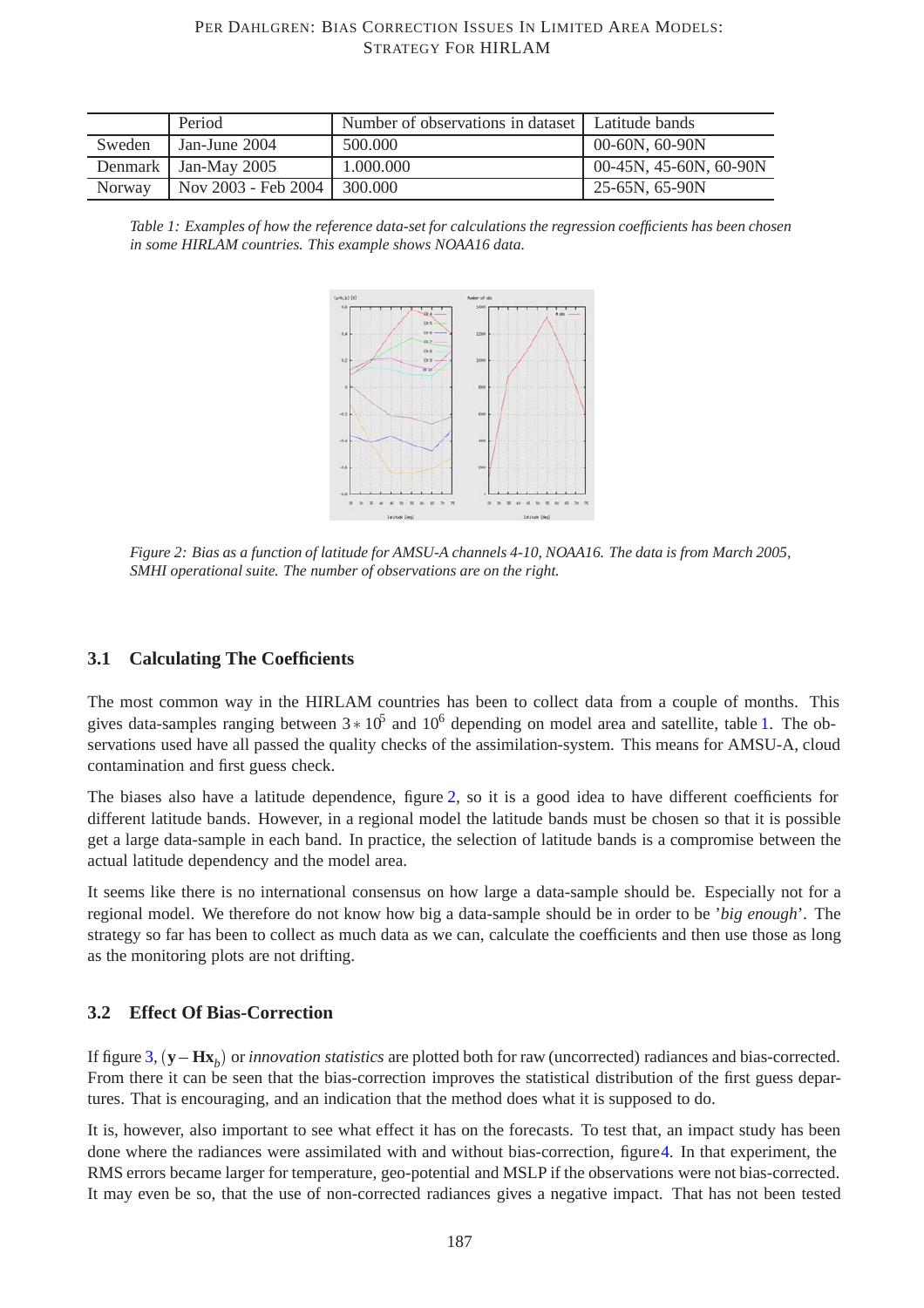#### PER DAHLGREN: BIAS CORRECTION ISSUES IN LIMITED AREA MODELS: STRATEGY FOR HIRLAM



<span id="page-3-0"></span>*Figure 3: Obs minus first guess,*  $(y - Hx<sub>b</sub>)$ *, statistics for AMSU-A channels 4-10. The data is from March* 2005, SMHI operational suite. x-axis:  $(y - Hx_b)$  0.1K slots y-axis: Number of observations Left plot: *Uncorrected radiances and a Gaussian (blue) curve overlayed. Right plot: Bias-corrected radiances with a Gaussian curve*

though. We can at least say that the use of bias-corrected radiances gives positive impact on forecast scores.

## **4 Monitoring**

Monitoring of the  $(\mathbf{y} - \mathbf{H}\mathbf{x}_b)$  departures in the HIRLAM community is mostly done as plotting time-series. At SMHI, daily bias, RMS and variance of the  $(\mathbf{y} - \mathbf{H}\mathbf{x}_b)$  departures are plotted and updated once a day. The aim of the monitoring is to detect instrument errors and/or checking the stability of the bias-correction. The reason for plotting daily averages is that the number of observations available for each HIRLAM run varies a lot. HIRLAM is at SMHI run four times a day and one run can have 1000 active radiances while the next only 50.

The monitoring at SMHI has been very stable the last year, but some things have happened which indicates how difficult it can be to do monitoring in a limited area model. First of all, in late August 2005 the number of NOAA16 data drastically reduced which caused the monitoring plots to behave alarmingly noisy, figur[e5.](#page-4-1) That may not be very surprising, but it must be kept in mind that the behavior of the monitoring is dependent on a steady inflow of data.

In January 2005 NOAA16 AMSU-A channels 9-14 were having some kind of problem. This could be seen in the SMHI monitoring for channel 9, but not 10. At the same time, there was some mail-correspondence on the ITWG mail-list that addressed the issue. With the combination of those two factors, channels 9 and 10 could be taken out of operations at SMHI.

Those two incidents show that monitoring can be a bit problematic in a regional model. For example, instrument failures may be concealed in fluctuations due to varying data-samples.

## **5 Summary**

The HIRLAM community have adopted the Harris/Kelly scheme to do bias-correction of AMSU-A. The strategy for calculating the coefficients is to collect as much data as possible and then use the coefficients as long as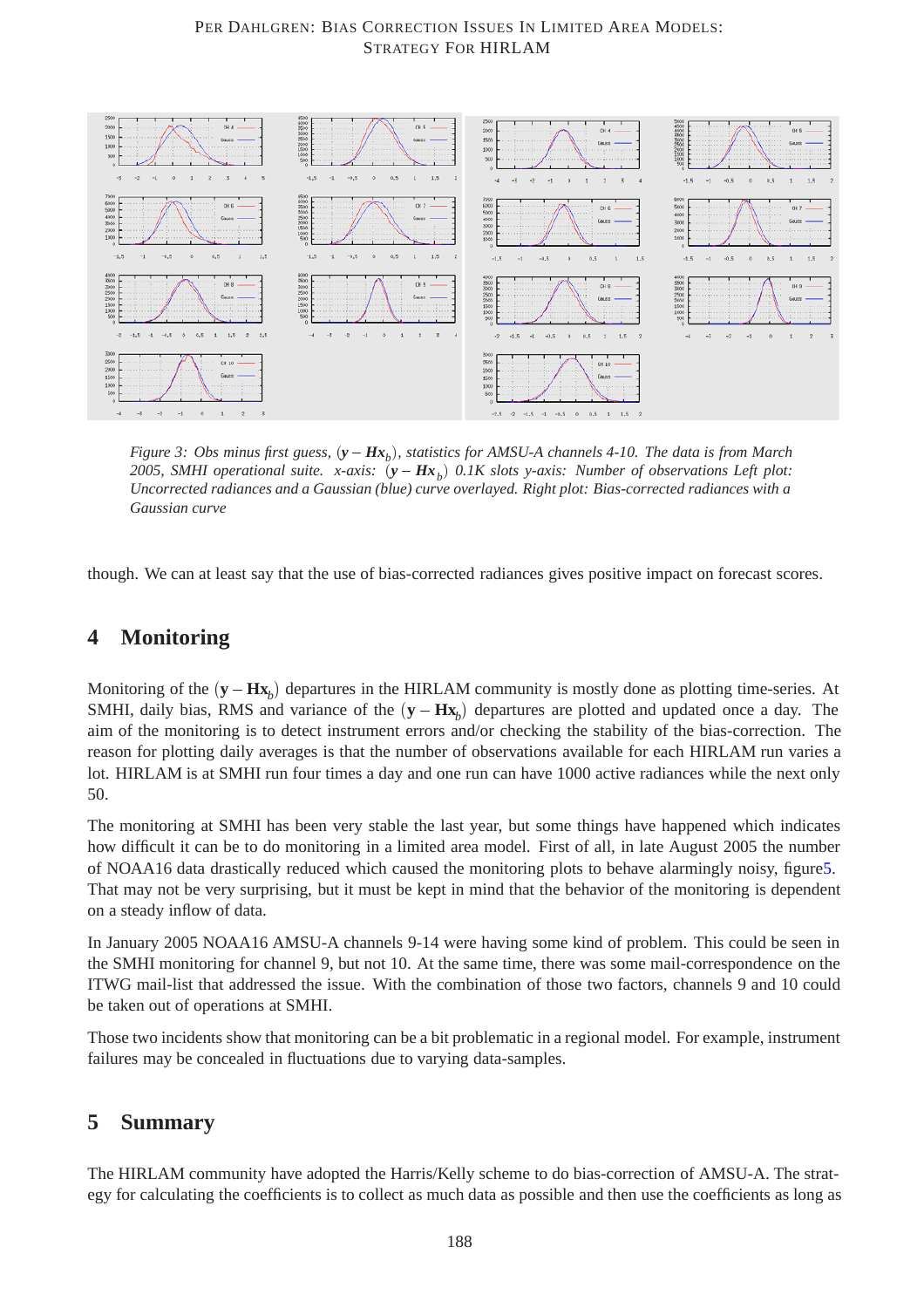

<span id="page-4-0"></span>*Figure 4: Red: Bias-corrected radiances used. Green: Uncorrected radiances used. Impact study at SMHI covering 1 month: 10:Aug to 11:th Sep 2004. Data comes from NOAA15 and 16.*



<span id="page-4-1"></span>*Figure 5: Monitoring plots from SMHI, Sweden. NOAA16, AMSU-A. x-axis on lower plot: the dates. y-axis on lower plot: 24h averages of*  $(y - Hx_b)$  *statistics.*